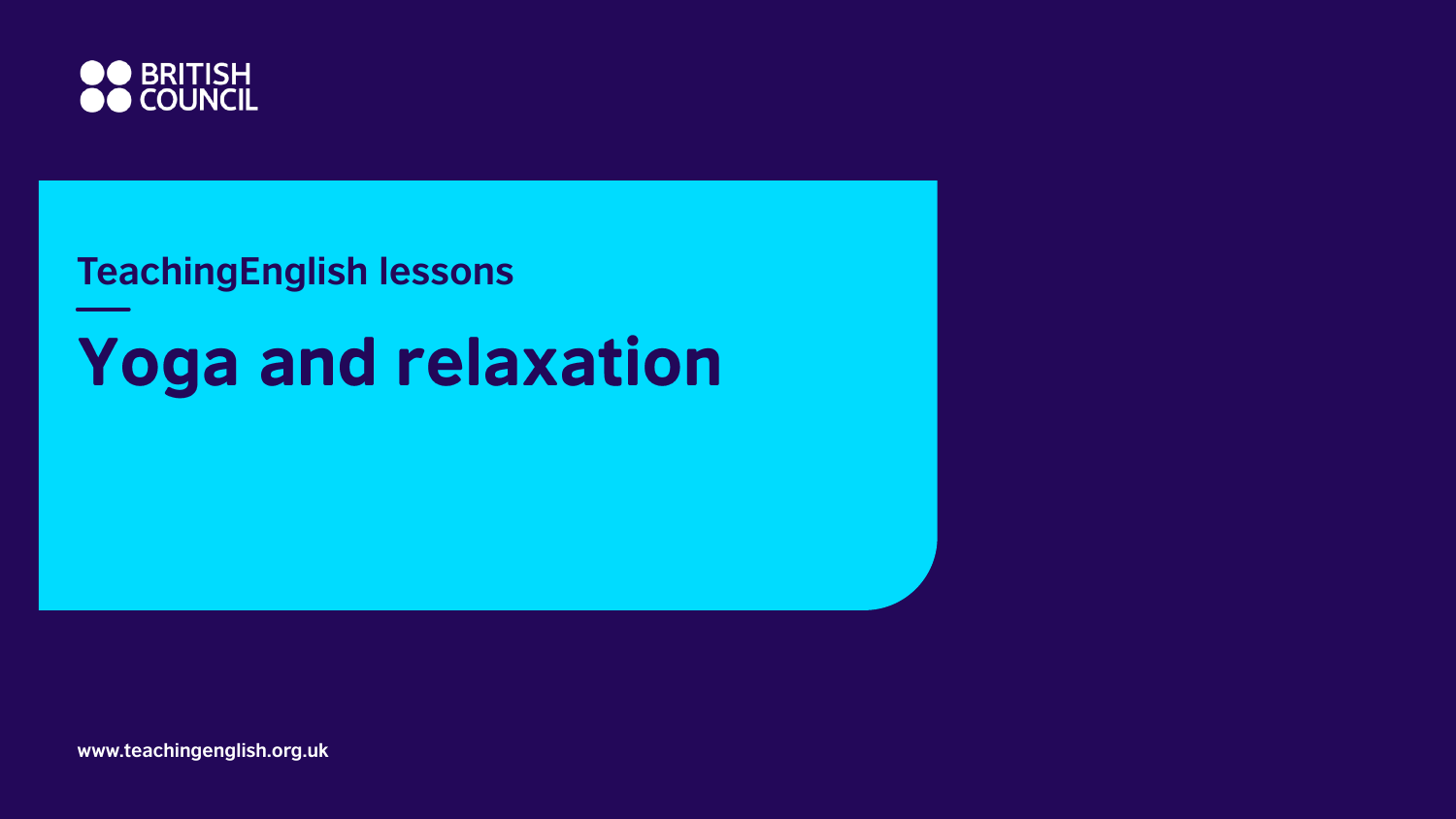What do you know about yoga?

- Which country does yoga come from originally?
- What do we do when we do yoga?
- Have you ever tried yoga?

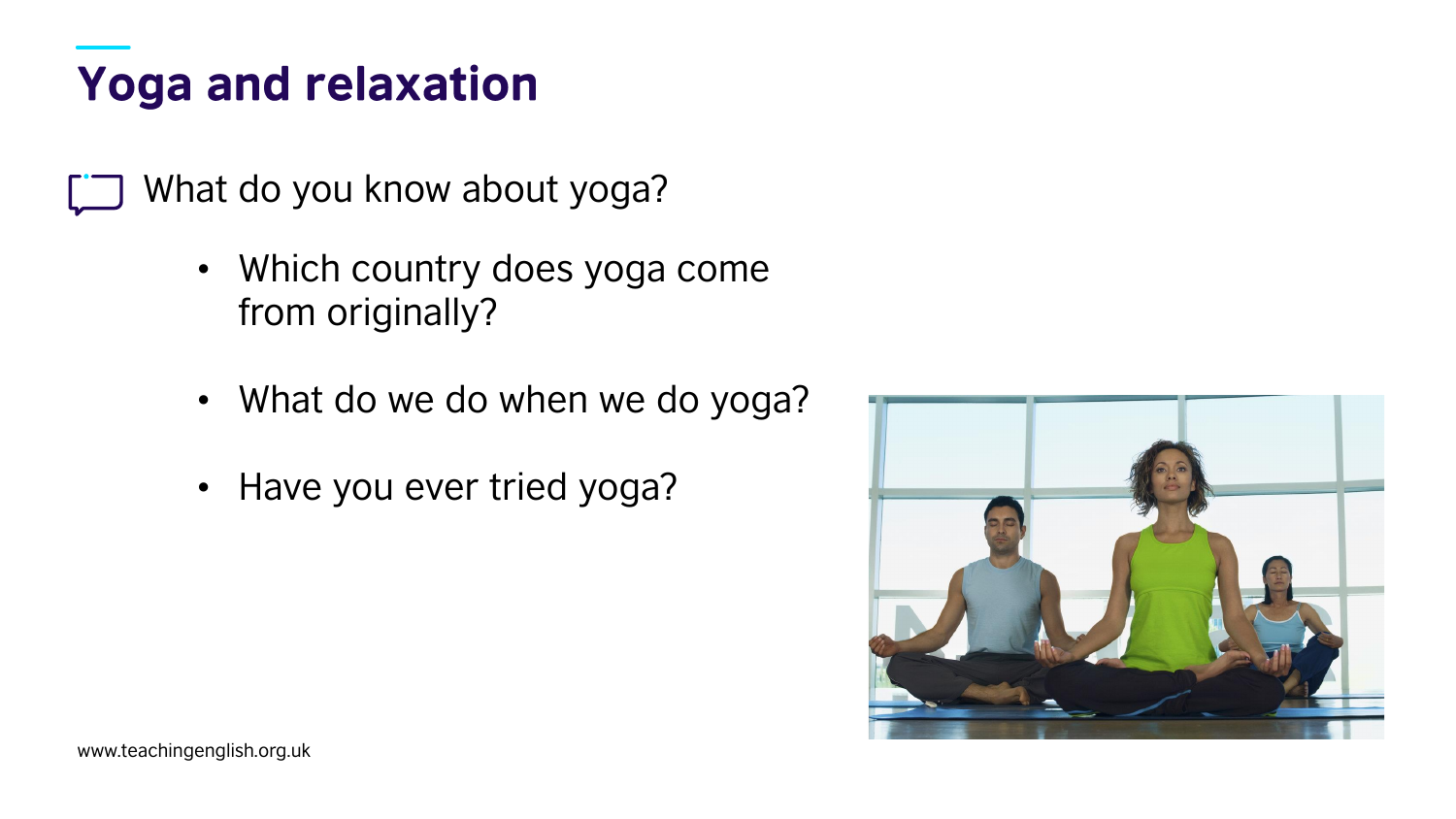Lots of yoga poses have the names of animals or things from nature.

- Look at the pictures. Can you guess the names of the poses?
- Do you know, or can you guess, the names of some other poses?

Write in the chat!

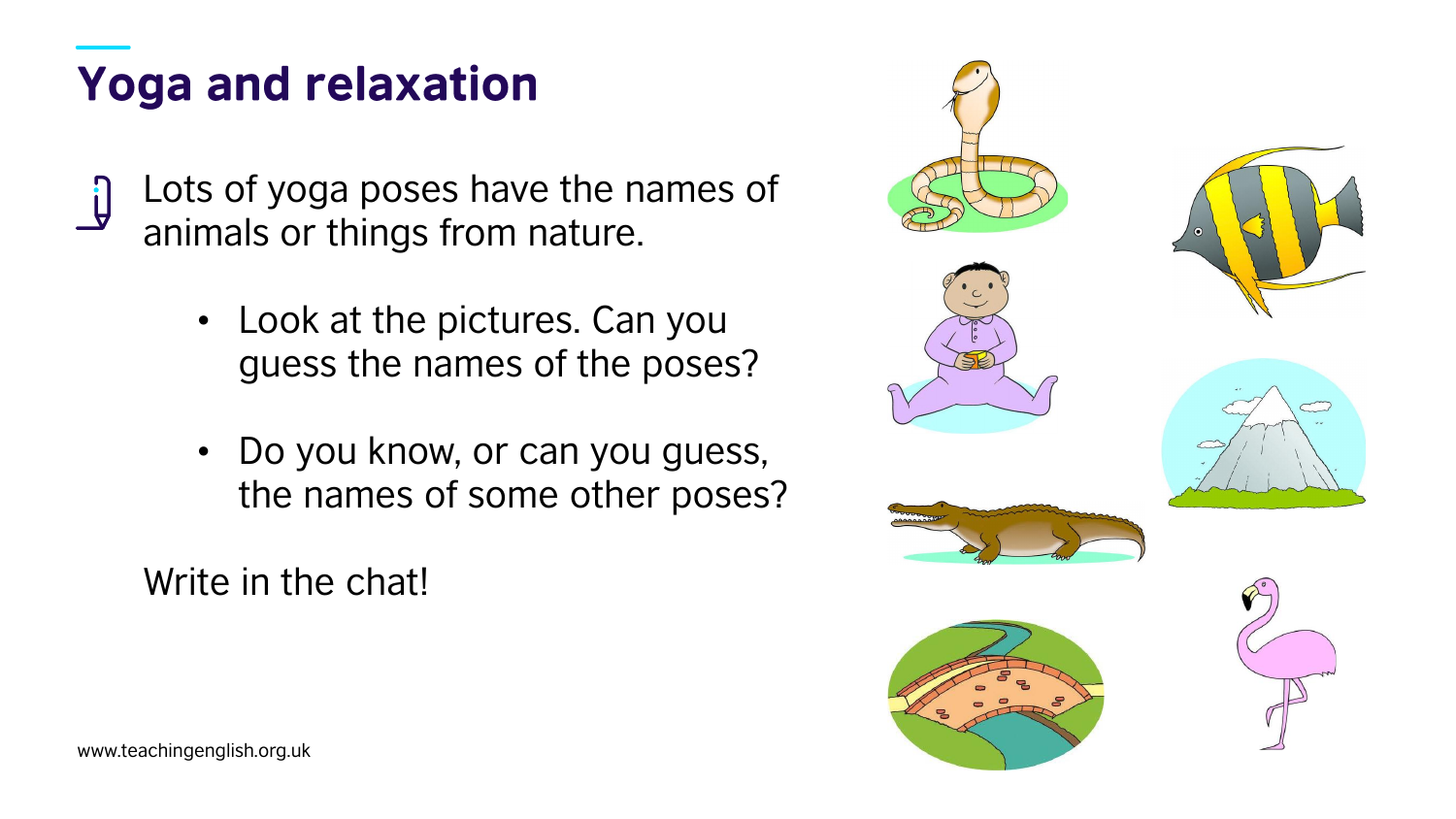Let's do the Easy pose together.

- Sit on the floor.
- Check you can see your screen.
- Listen to my instructions and copy me.

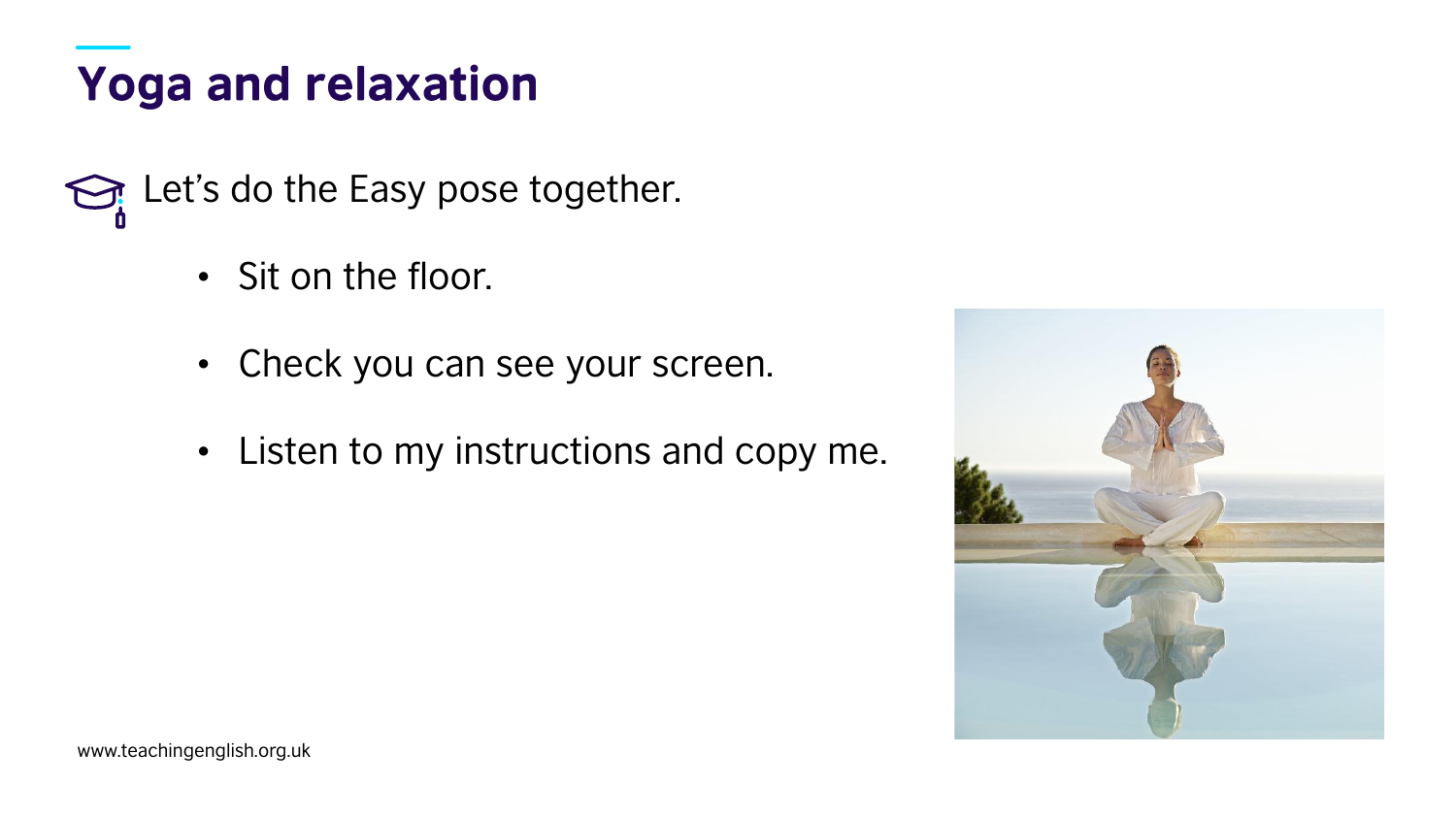Now let's warm up together before we do some more poses.

- Stand up.
- Check you can see your screen.
- Listen to my instructions and copy me.

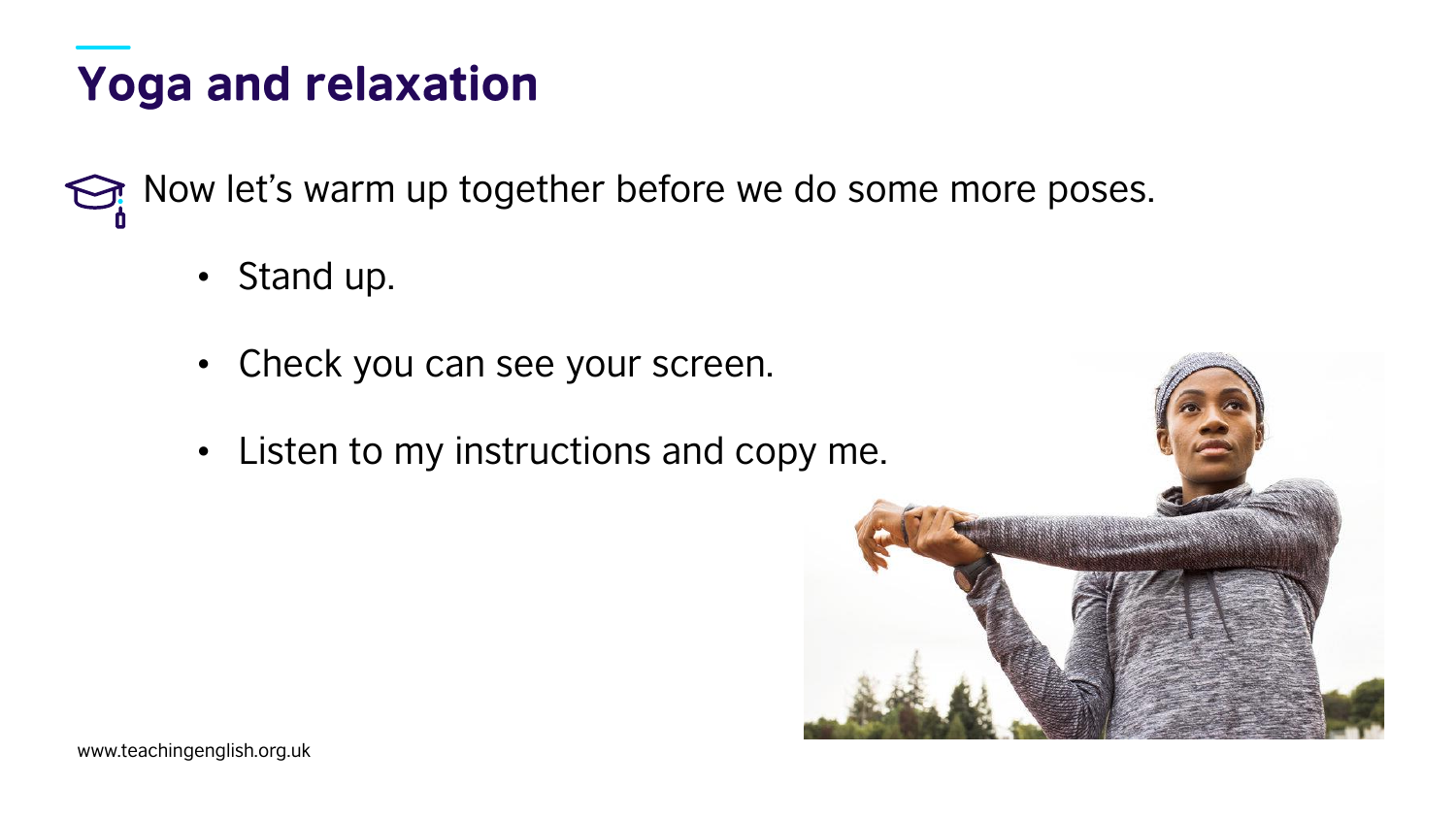Can you make a sentence using these words?

| Stand up straight.                                    |      |                                                                                                                                                                           |                                                                                                                                        |              |  |  |  |
|-------------------------------------------------------|------|---------------------------------------------------------------------------------------------------------------------------------------------------------------------------|----------------------------------------------------------------------------------------------------------------------------------------|--------------|--|--|--|
| Breathe in. Breathe out.                              |      |                                                                                                                                                                           |                                                                                                                                        |              |  |  |  |
| Put<br>Stretch<br>Bend<br>Straighten<br>Turn<br>Shake | your | left/right leg<br>legs<br>left/right arm<br>arms<br>left/right foot<br>feet<br>left/right hand<br>hands<br>left/right knee<br>knees<br>left/right thigh<br>thighs<br>head | on<br>above<br>behind<br>in front of<br>under<br>to the left.<br>to the right.<br>forwards.<br>backwards.<br>up.<br>down.<br>together. | your<br>you. |  |  |  |
|                                                       |      | body                                                                                                                                                                      | apart.                                                                                                                                 |              |  |  |  |

www.teachingenglish.org.uk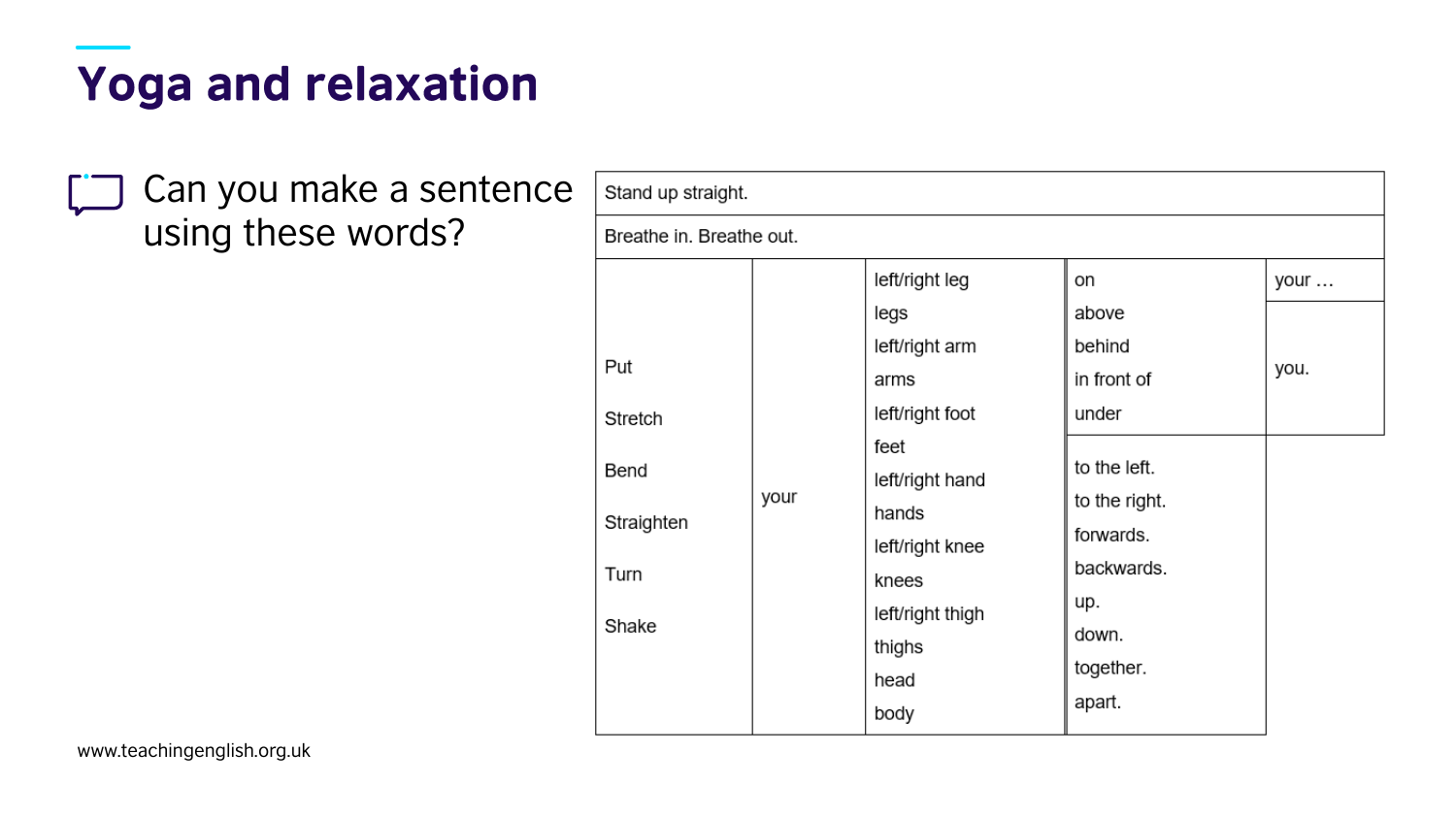Look at the picture that your teacher gave you.

Write instructions for this pose.

Check your instructions work.

Then tell another classmate or your class how to do it.

| Stand up straight.                                    |      |                                                                                                                                                                   |                                                                                                                           |              |  |  |  |  |
|-------------------------------------------------------|------|-------------------------------------------------------------------------------------------------------------------------------------------------------------------|---------------------------------------------------------------------------------------------------------------------------|--------------|--|--|--|--|
| Breathe in. Breathe out.                              |      |                                                                                                                                                                   |                                                                                                                           |              |  |  |  |  |
| Put<br>Stretch<br>Bend<br>Straighten<br>Turn<br>Shake | your | left/right leg<br>legs<br>left/right arm<br>arms<br>left/right foot<br>feet<br>left/right hand<br>hands<br>left/right knee<br>knees<br>left/right thigh<br>thighs | on<br>above<br>behind<br>in front of<br>under<br>to the left.<br>to the right.<br>forwards.<br>backwards.<br>up.<br>down. | your<br>you. |  |  |  |  |
|                                                       |      | head<br>body                                                                                                                                                      | together.<br>apart.                                                                                                       |              |  |  |  |  |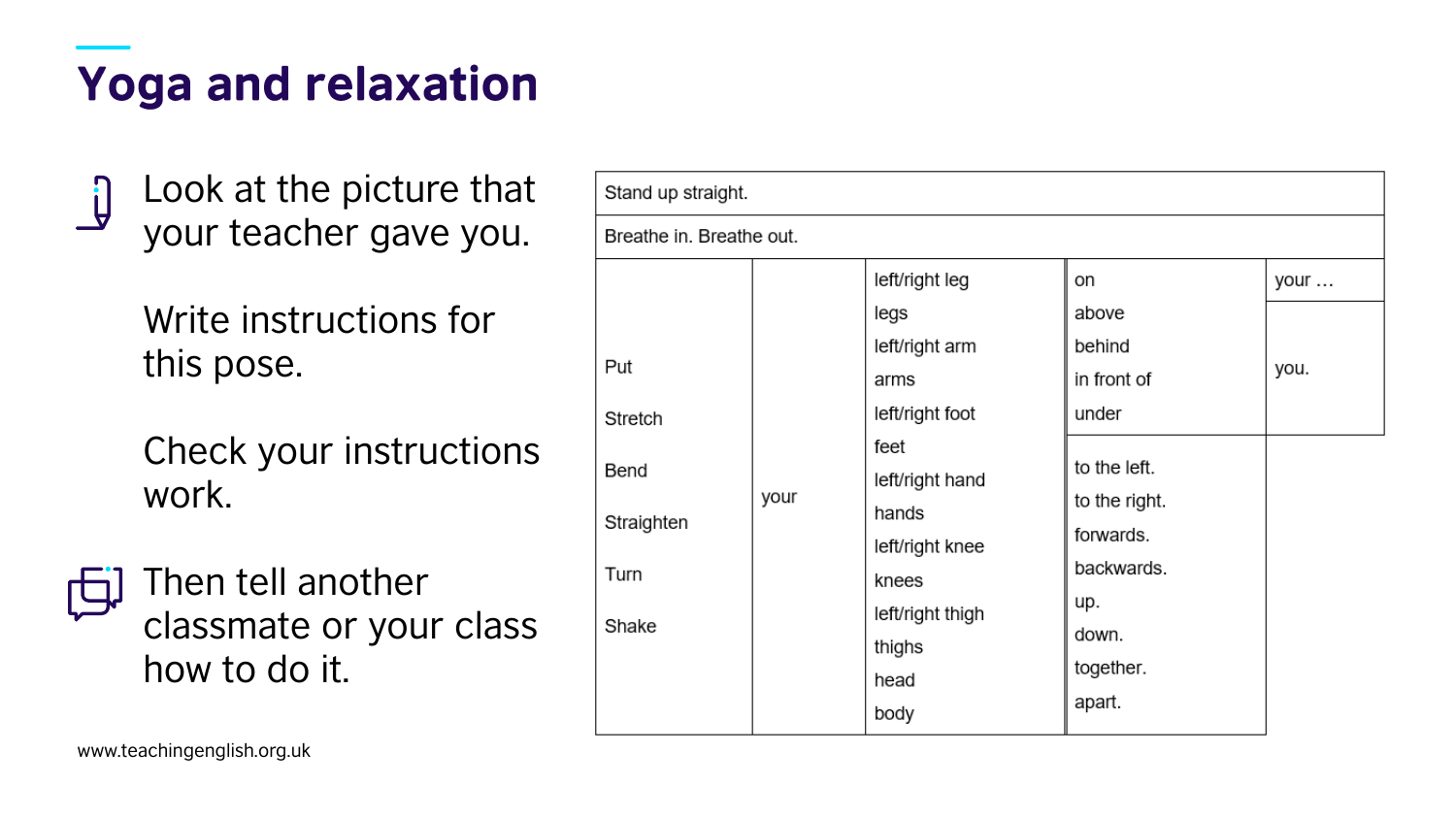What can you see in the picture?

At the end of a yoga class, people usually do a relaxation.

- Sit or lie comfortably.
- Close your eyes and relax.
- Listen.
- Imagine the story.

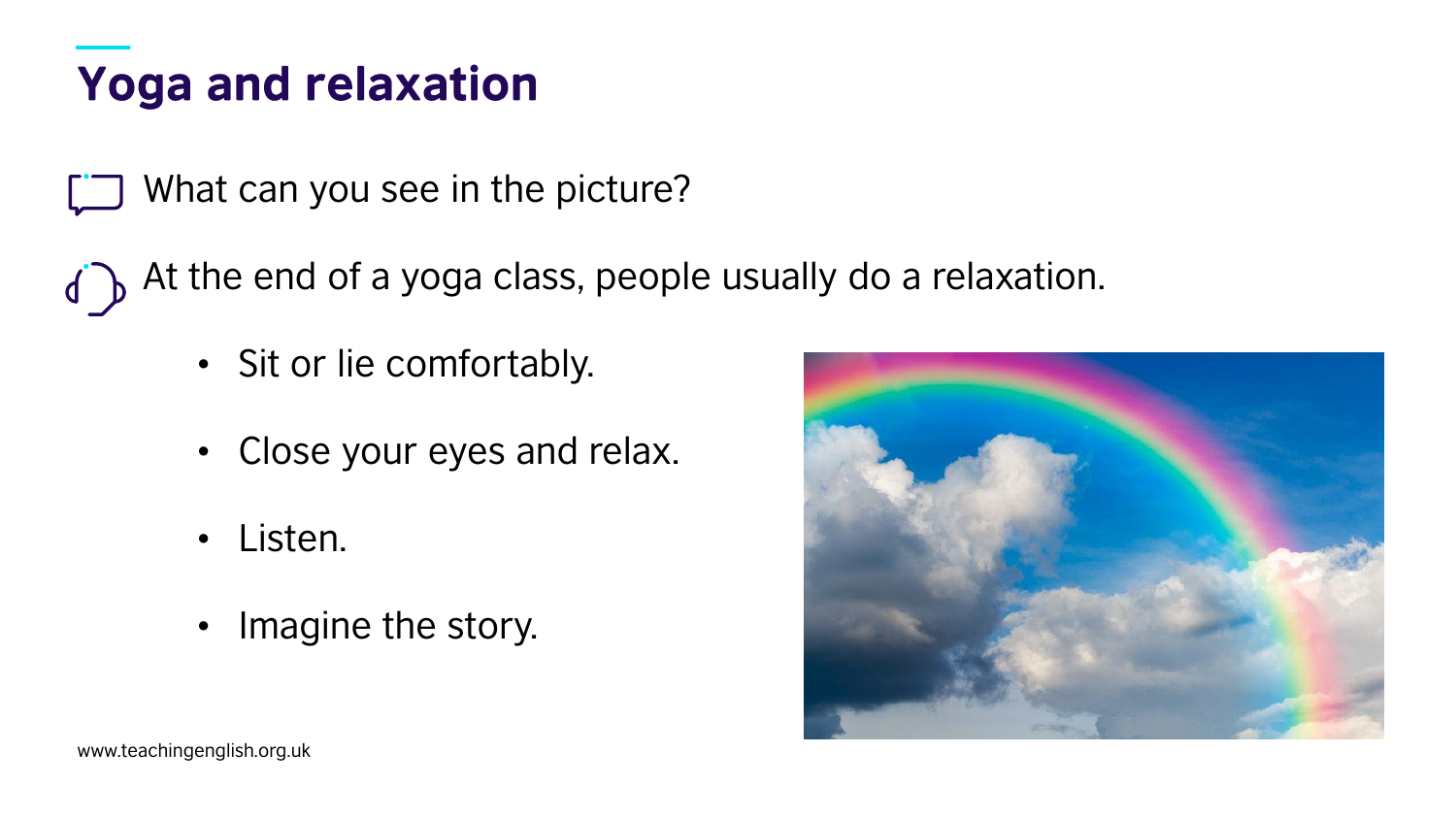Draw a picture of the story you just heard or  $|\mathcal{L}|$ something else that makes you feel relaxed.

When you've finished, describe your picture to another classmate or your class.

Ask them to close their eyes, relax and imagine your picture!

Use a slow, gentle voice.